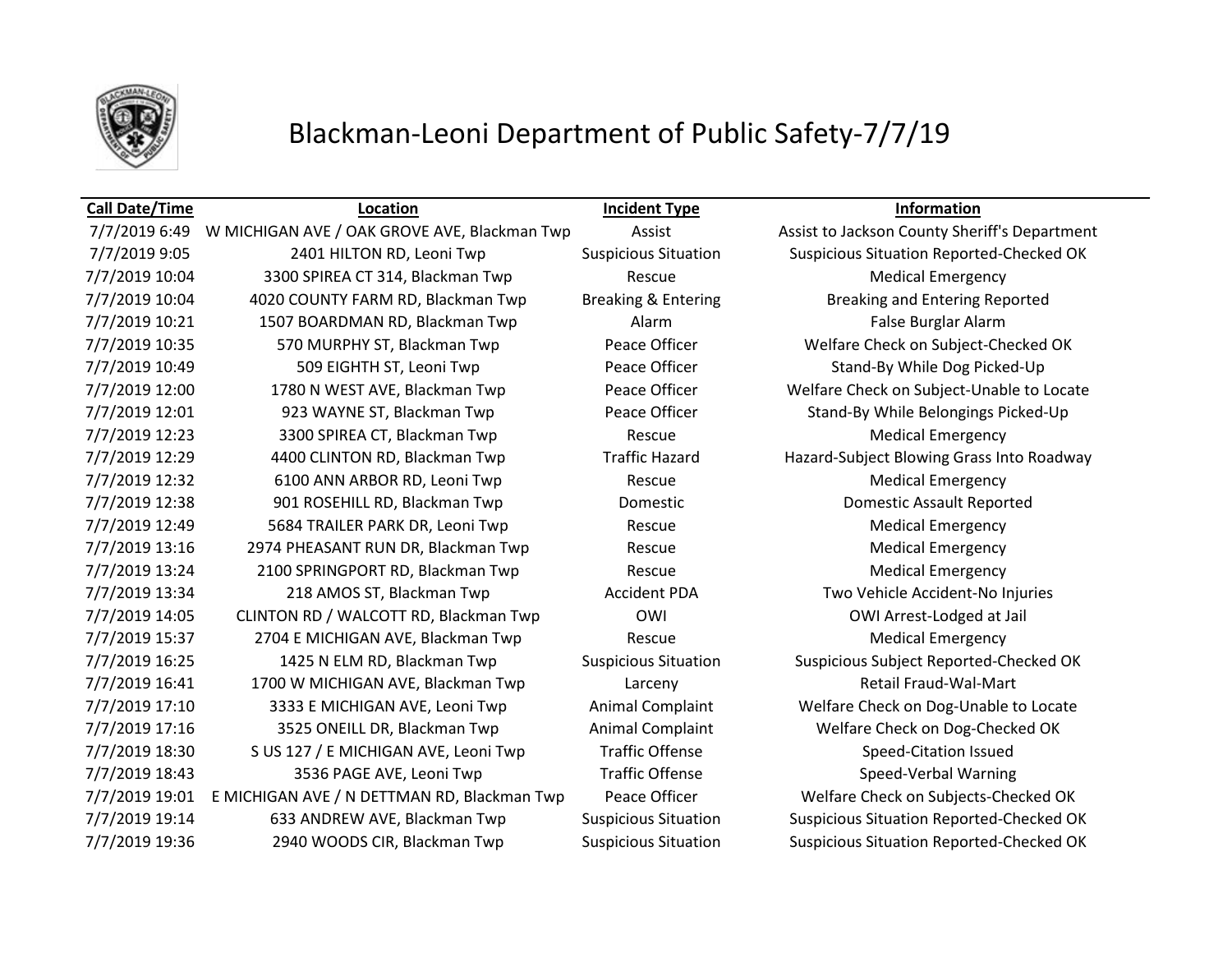

## Blackman-Leoni Department of Public Safety-7/7/19

7/7/2019 20:15 3500 UPDYKE RD, Leoni Twp Rescue Rescue Medical Emergency 7/7/2019 20:53 2121 ROBINSON RD, Summit Twp Rescue Rescue Medical Emergency 7/7/2019 21:24 9186 E MICHIGAN AVE, Leoni Twp Balarm Alarm Ralarm False Burglar Alarm 7/8/2019 0:16 3210 BENT TREE LN, Blackman Twp Assault Assault Assault Assault Reported 7/8/2019 0:59 3505 PRIMROSE LN, Blackman Twp Rescue Rescue Medical Emergency 7/8/2019 4:18 1004 MORRILL RD, Blackman Twp Rescue Medical Emergency

**Call Date/Time Location Incident Type Information**

7/7/2019 19:54 2584 AIRPORT RD, Blackman Twp Rescue Medical Emergency 7/7/2019 20:03 1050 WINIFRED ST, Blackman Twp Peace Officer Welfare Check on Subject-Checked OK 7/7/2019 20:27 1700 W MICHIGAN AVE, Blackman Twp Larceny Larceny Retail Fraud-Wal-Mart 7/7/2019 20:41 3144 CYPRESS CT, Blackman Twp Warrants Subject Arrested on Outstanding Warrant 7/7/2019 21:09 1700 W MICHIGAN AVE, Blackman Twp Larceny Larceny Retail Fraud-Wal-Mart 7/7/2019 21:10 4345 KINGSTON LN, Blackman Twp Domestic Domestic Dispute-Verbal 7/7/2019 21:17 1205 LINWOOD AVE, Jackson Assist Assist Assist to Jackson Fire Department 7/7/2019 22:13 N WEST AVE / ANDREW AVE, Blackman Twp Motorist Assist Motorist Assist-Vehicle Problems 7/7/2019 22:23 116 SAGER RD, Leoni Twp Disorderly Fireworks Complaint 7/7/2019 22:50 703 S DETTMAN RD, Leoni Twp Disorderly Disorderly Fireworks Complaint 7/7/2019 22:54 852 EVANSTON DR, Blackman Twp Disorderly Disorderly Fireworks Complaint 7/7/2019 22:54 2754 GRANADA DR, Blackman Twp Domestic Domestic Dispute-Verbal 7/7/2019 23:55 S US 127 / E I 94, Leoni Twp Traffic Offense Speed-Verbal Warning 7/8/2019 0:31 1700 W MICHIGAN AVE, Blackman Twp Larceny Larceny Retail Fraud-Wal-Mart 7/8/2019 0:50 4112 LANSING AVE, Blackman Twp Larceny Larceny Reported-Wallet Stolen 7/8/2019 1:08 2926 WOODS CIR, Blackman Twp Inspection Prop Property Check-Caller Heard Noises Outside-Checked OK 7/8/2019 1:19 2530 SPRINGPORT RD, Blackman Twp Domestic Domestic Assault Reported-Prosecutor Review 7/8/2019 1:31 2545 AIRPORT RD, Blackman Twp Suspicious Situation Suspicious Situation Reported 7/8/2019 1:49 3210 BENT TREE LN, Blackman Twp Warrants Subject Arrested on Outstanding Warrant 7/8/2019 3:11 3141 PAGE AVE, Leoni Twp Breaking & Entering Attempted Breaking and Entering Reported-Suspects Fled 7/8/2019 3:38 901 ROSEHILL RD, Blackman Twp Warrants Subject Arrested on Outstanding Warrant 7/8/2019 3:49 2530 SPRINGPORT RD, Blackman Twp Disorderly Disorderly Person-Subject Arrested